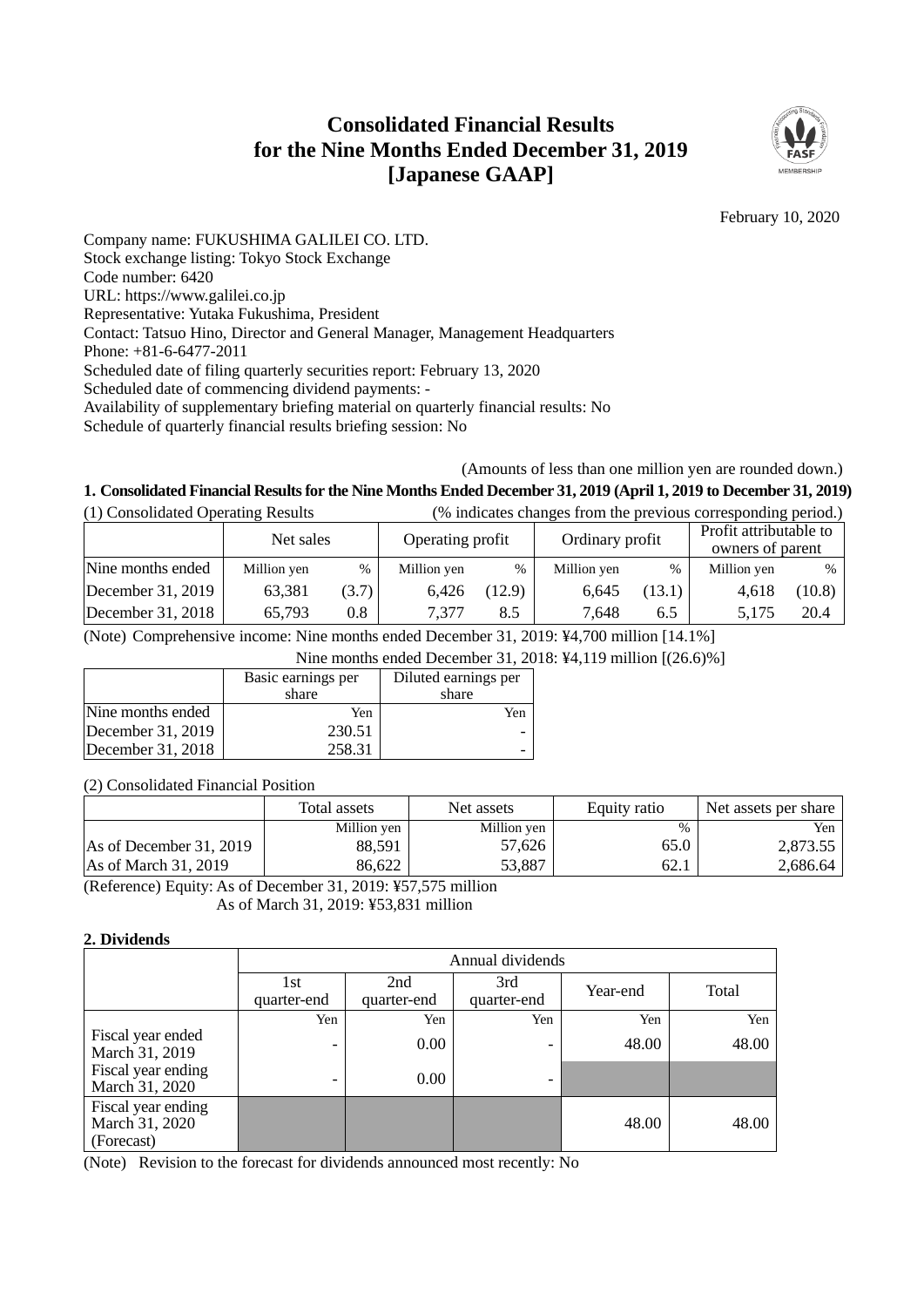## **3. Consolidated Financial Results Forecast for the Fiscal Year Ending March 31, 2020 (April 1, 2019 to March 31, 2020)**

|                                                                                                         |                               |       |             |                 |             |                                            |             |                             | $\mu$ indicates changes from the previous corresponding period. |
|---------------------------------------------------------------------------------------------------------|-------------------------------|-------|-------------|-----------------|-------------|--------------------------------------------|-------------|-----------------------------|-----------------------------------------------------------------|
|                                                                                                         | Net sales<br>Operating profit |       |             | Ordinary profit |             | Profit attributable to<br>owners of parent |             | Basic earnings<br>per share |                                                                 |
|                                                                                                         | Million ven                   | $\%$  | Million ven | $\%$            | Million yen | $\%$                                       | Million ven | $\%$                        | Yen                                                             |
| Full year                                                                                               | 86.102                        | (0.5) | 8.730       | (7.2)           | 9.011       | (6.9)                                      | 6.173       | (6.7)                       | 308.13                                                          |
| $N_{\text{obs}}$ ) Devision to the financial meults forecast empeyment most measurity. $V_{\text{osc}}$ |                               |       |             |                 |             |                                            |             |                             |                                                                 |

(% indicates changes from the previous corresponding period.)

(Note) Revision to the financial results forecast announced most recently: Yes

#### **\* Notes:**

(1) Changes in significant subsidiaries during the period under review (changes in specified subsidiaries resulting in changes in scope of consolidation): No

New: - (Company name: -)

Exclusion: - (Company name: -)

(2) Accounting policies adopted specially for the preparation of quarterly consolidated financial statements: No

- (3) Changes in accounting policies, changes in accounting estimates and retrospective restatement
	- 1) Changes in accounting policies due to the revision of accounting standards: No
		- 2) Changes in accounting policies other than 1) above: No
		- 3) Changes in accounting estimates: No
		- 4) Retrospective restatement: No
- (4) Total number of issued shares (common shares)
	- 1) Total number of issued shares at the end of the period (including treasury shares): December 31, 2019: 22,066,160 shares March 31, 2019: 22,066,160 shares
	- 2) Total number of treasury shares at the end of the period: December 31, 2019: 2,029,645 shares March 31, 2019: 2,029,601 shares
	- 3) Average number of shares during the period: Nine months ended December 31, 2019: 20,036,529 shares Nine months ended December 31, 2018: 20,036,636 shares
- \* These quarterly financial results are outside the scope of quarterly review conducted by certified public accountants and an audit corporation.

\* Explanation of the proper use of financial results forecast and other notes

Financial results forecasts and other forward-looking statements herein are based on information currently available and certain assumptions deemed reasonable as of the date of publication of this document. Actual results may differ significantly from these forecasts due to a wide range of factors.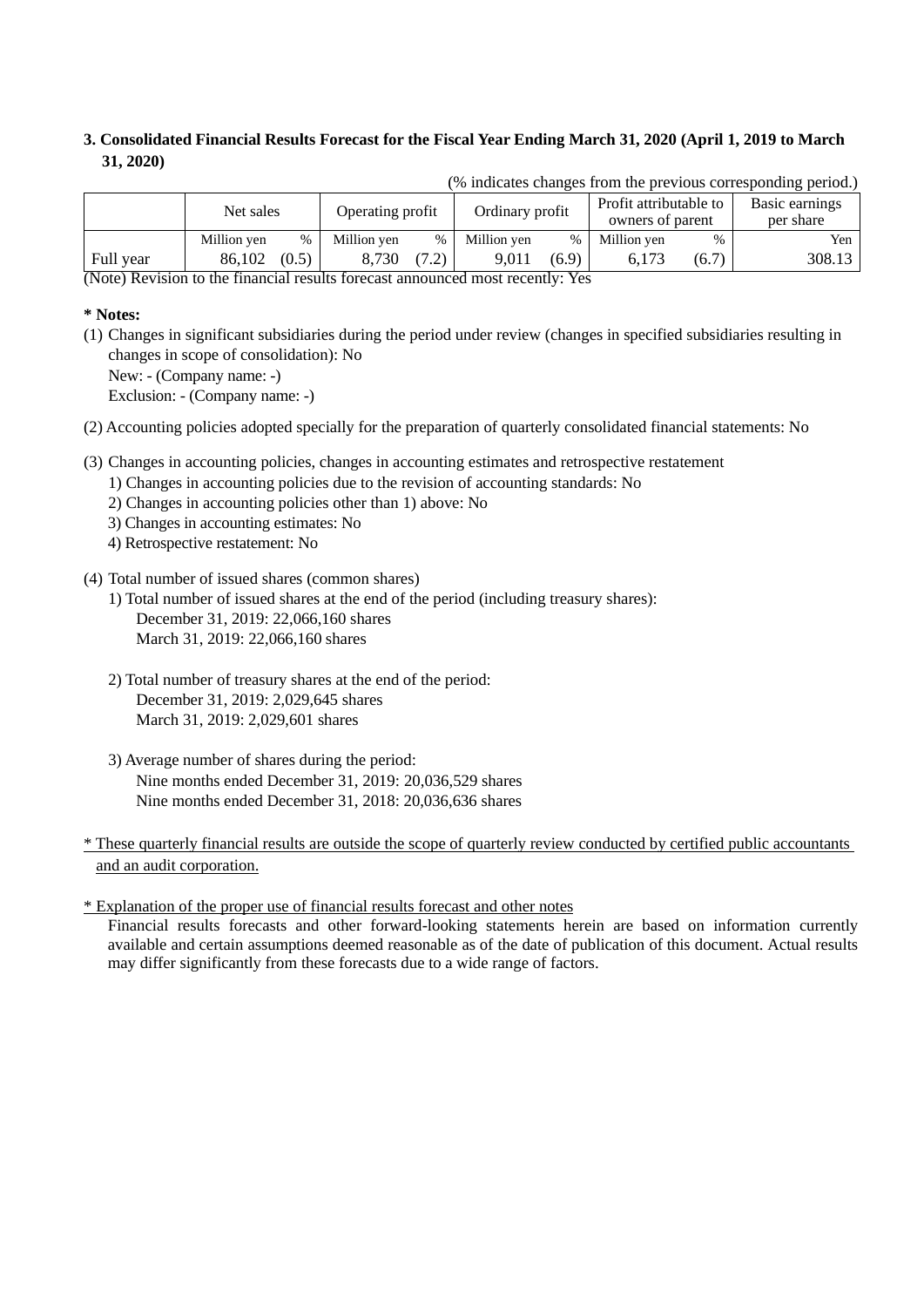Table of Contents of Appendix

| (3) Explanation of Consolidated Financial Results Forecast and Other Forward-looking Information  3 |  |
|-----------------------------------------------------------------------------------------------------|--|
|                                                                                                     |  |
|                                                                                                     |  |
|                                                                                                     |  |
|                                                                                                     |  |
|                                                                                                     |  |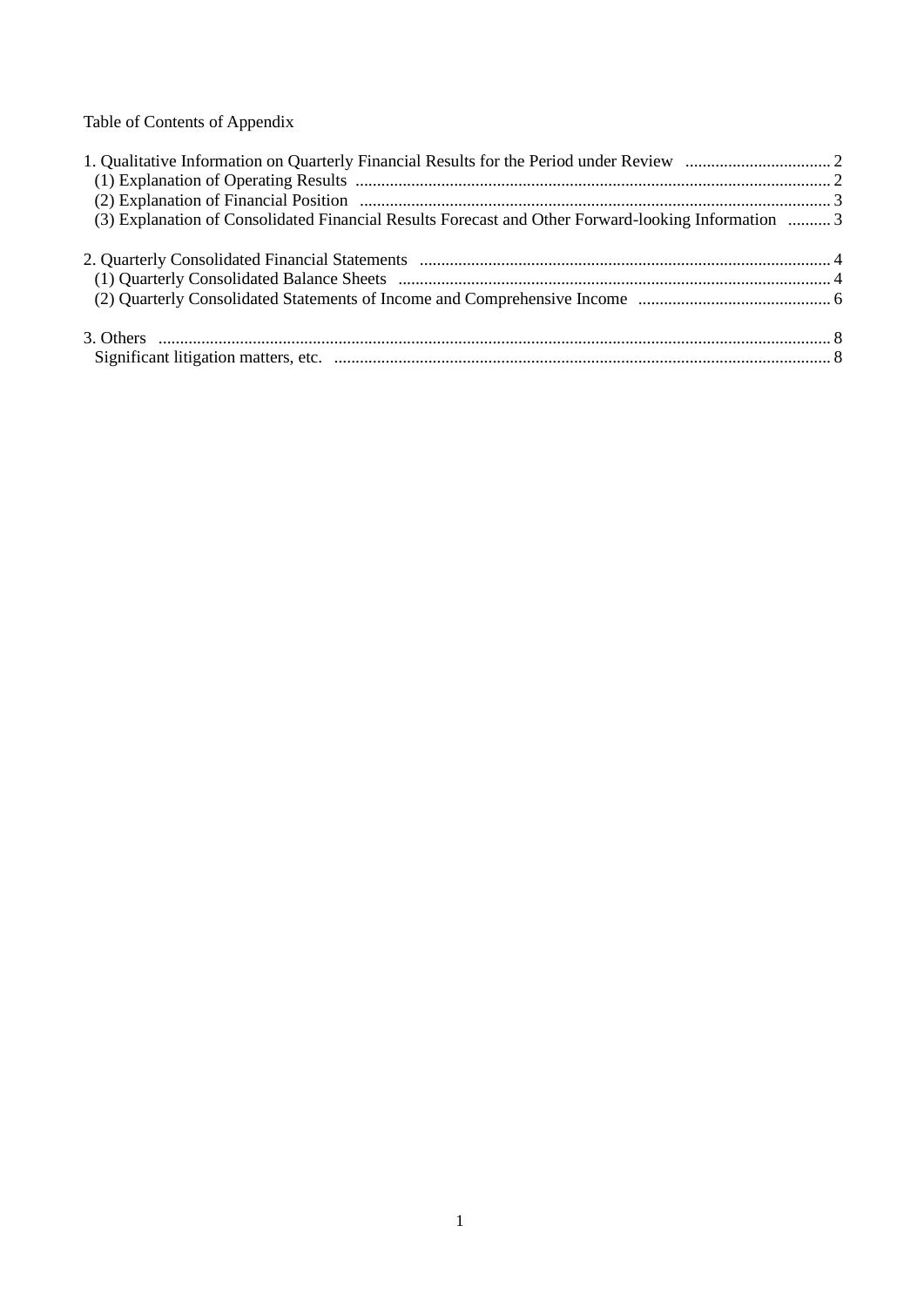#### 1. Qualitative Information on Quarterly Financial Results for the Period under Review

#### (1) Explanation of Operating Results

During the nine months ended December 31, 2019, the Japanese economy remained on a moderate recovery path thanks to such factors as improvements in the employment and income environments. However, future prospects of overseas economy remained uncertain due to trade friction caused by the trade policies of the U.S. and other countries around the world, slowdown of the Chinese economy, as well as a rush of demand before the consumption tax hike and a subsequent plunge in reaction to the hike.

In the business environment in which our Group operates, harsh conditions persist in the restaurant industry due mainly to a rise in labor costs and soaring food prices, as well as the impact of the consumption tax hike, although sales remained solid in fast food and other businesses, owing to higher spending per customer as a result of price revisions and the introduction of limited time offers. In the distribution industry, the business environment continued to be harsh for reasons including serious personnel shortage and rising material prices, while a persistent consumer trend to restrain spending continued, despite contributions from brisk sales of delicatessen and fresh foods as well as price increases on processed foods.

Net sales of commercial refrigerators and freezers increased by 3.8% year on year to ¥18,195 million mainly due to continued robust sales of ice machines with large-scale model changes that further enhanced the product lineup, blast chillers that rapidly cool cooked foods, and hygienic defrosters that can thaw foods in a fixed timeframe with less degradation in quality.

Net sales of refrigerated and freezer showcases increased by 2.5% year on year to ¥23,279 million mainly due to continued robust overseas sales of showcases, despite a decrease in the number of remodeling projects by convenience stores and a drop in sales to drug stores.

Net sales of large-scale food processing equipment decreased by 32.2% year on year to ¥4,178 million, as the deliveries of tunnel freezers mainly for food manufacturers are concentrated in the fourth quarter.

Net sales of large-scale panel refrigerators decreased by 23.4% year on year to ¥6,765 million. Although sales to supermarket processing centers and other distribution-related facilities remained robust, sales fell short of the significant growth in the previous year due to decreased sales for low-temperature distribution centers and food factories.

Net sales of small-scale panel refrigerators increased by 2.9% year on year to ¥4,324 million mainly due to solid sales to commercial kitchens, despite a decrease in orders for panel refrigerators used in back rooms of convenience stores, etc.

Net sales from services increased by 4.4% year on year to ¥6,637 million mainly due to an increase in maintenance contracts with convenience stores, etc., and a rush of demand before the consumption tax hike.

At the manufacturing department, the Company undertook initiatives to improve production efficiency by introducing the automation of a single operation and the image recognition system to monitor the quality in production processes, as well as adding automatic conveyors at its Shiga and Okayama factories. In addition, the Company continued to undertake initiatives to reduce fixed costs and purchasing costs in order to offset higher costs, such as a sharp increase in the prices of raw materials and import products, as well as transportation costs.

As a result, for the nine months ended December 31, 2019, net sales decreased by 3.7% year on year to ¥63,381 million. Due to a downturn in sales of large-scale food processing equipment and large-scale panel refrigerators year on year, operating profit decreased by 12.9% year on year to ¥6,426 million, ordinary profit decreased by 13.1% year on year to ¥6,645 million, and profit attributable to owners of parent decreased by 10.8% year on year to ¥4,618 million.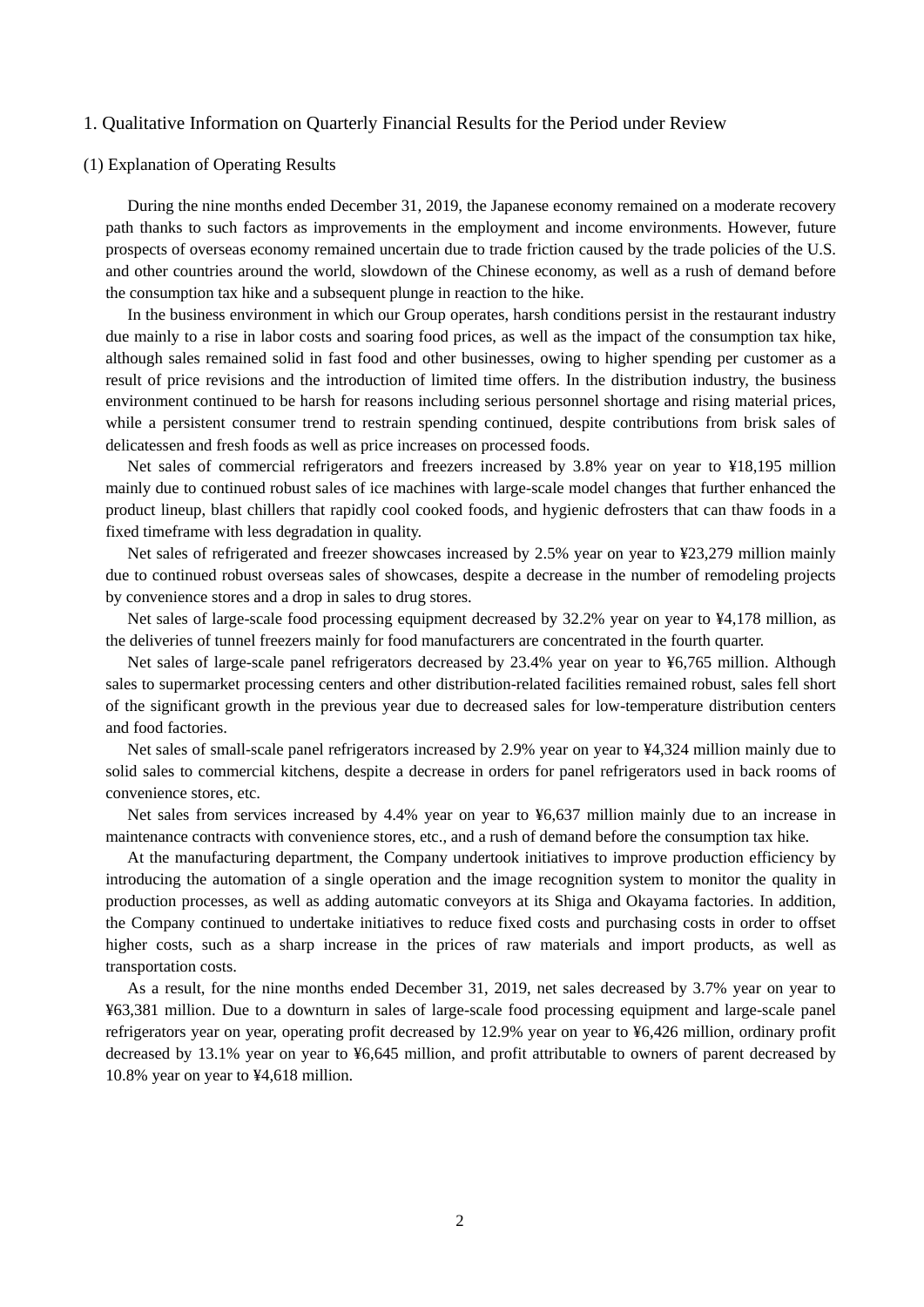#### (2) Explanation of Financial Position

#### (Current assets)

Current assets as of the end of the third quarter of the fiscal year under review decreased by ¥1,560 million to ¥58,861 million (¥60,422 million at the end of the previous fiscal year). This is mainly attributable to a decrease in cash and deposits.

#### (Non-current assets)

Non-current assets as of the end of the third quarter of the fiscal year under review increased by ¥3,528 million to ¥29,729 million (¥26,200 million at the end of the previous fiscal year). This is mainly attributable to an increase in buildings and structures under property, plant and equipment.

#### (Current liabilities)

Current liabilities as of the end of the third quarter of the fiscal year under review decreased by ¥1,820 million to ¥29,267 million (¥31,088 million at the end of the previous fiscal year). This is mainly attributable to a decrease in income taxes payable.

#### (Non-current liabilities)

Non-current liabilities as of the end of the third quarter of the fiscal year under review increased by  $\frac{1}{2}$  50 million to ¥1,696 million (¥1,646 million at the end of the previous fiscal year). This is mainly attributable to an increase in deferred tax liabilities.

#### (Net assets)

Net assets as of the end of the third quarter of the fiscal year under review increased by ¥3,738 million to ¥57,626 million (¥53,887 million at the end of the previous fiscal year). This is mainly attributable to an increase in retained earnings on account of posting profit attributable to owners of parent.

(3) Explanation of Consolidated Financial Results Forecast and Other Forward-looking Information

For the financial results forecasts for the fiscal year ending March 31, 2020, please refer to the "Notice Regarding Revision of Consolidated Financial Results Forecast" announced on February 10, 2020.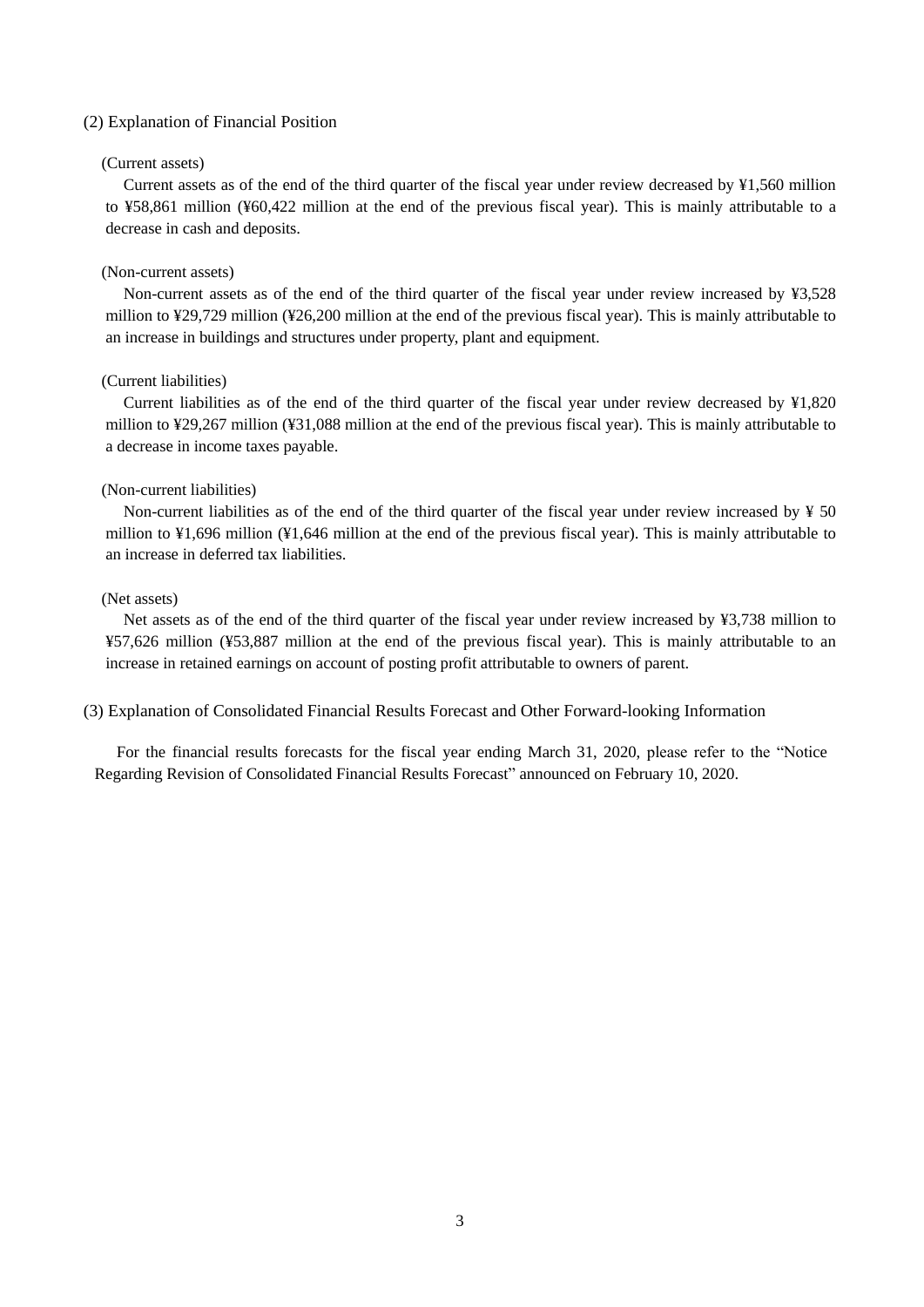#### 2. Quarterly Consolidated Financial Statements

(1) Quarterly Consolidated Balance Sheets

As of March 31, 2019 As of December 31, 2019 Assets Current assets Cash and deposits 34,283 31,633 Notes and accounts receivable - trade 19,913 19,521 Merchandise and finished goods 2,239 2,238 2,238 2,238 Work in process  $2,166$   $3,289$ Raw materials and supplies 2,010 2,010 2,038 2,010 Other 946 1,253 Allowance for doubtful accounts (1,166) (1,166) (1,085) Total current assets 60.422 58.861 Non-current assets Property, plant and equipment Buildings and structures, net 4,358 8,575 Land 5,294 6,725 Other, net  $5,246$   $2,447$ Total property, plant and equipment 14,899 17,748 Intangible assets 421 404 Investments and other assets Investment securities 8,212 Other 2,941 3,427 Allowance for doubtful accounts (64) (64) (64) (64) Total investments and other assets 10,879 11,575 Total non-current assets 26,200 29,729 29,729 Total assets 88,591 Liabilities Current liabilities Notes and accounts payable - trade 20,996 21,342 Short-term borrowings 185 141 Income taxes payable 384 384 Provision for bonuses and the set of the set of the set of the set of the set of the set of the set of the set of the set of the set of the set of the set of the set of the set of the set of the set of the set of the set o Provision for product warranties 370 358 Provision for loss on construction contracts and the set of the set of the set of the set of the set of the set of the set of the set of the set of the set of the set of the set of the set of the set of the set of the set Other  $5,877$ Total current liabilities 29,267 Non-current liabilities Deferred tax liabilities 533 Provision for retirement benefits for directors (and  $\frac{1}{21}$  958 other officers) 958 other officers) Provision for contingent loss 250 22 Retirement benefit liability and the settlement benefit liability and the settlement benefit liability and the settlement of the settlement of the settlement of the settlement of the settlement of the settlement of the set Asset retirement obligations 119 120 Other  $11$  11  $11$ Total non-current liabilities 1,696 1,696 1,696

(Million yen)

Total liabilities 32,735 30,964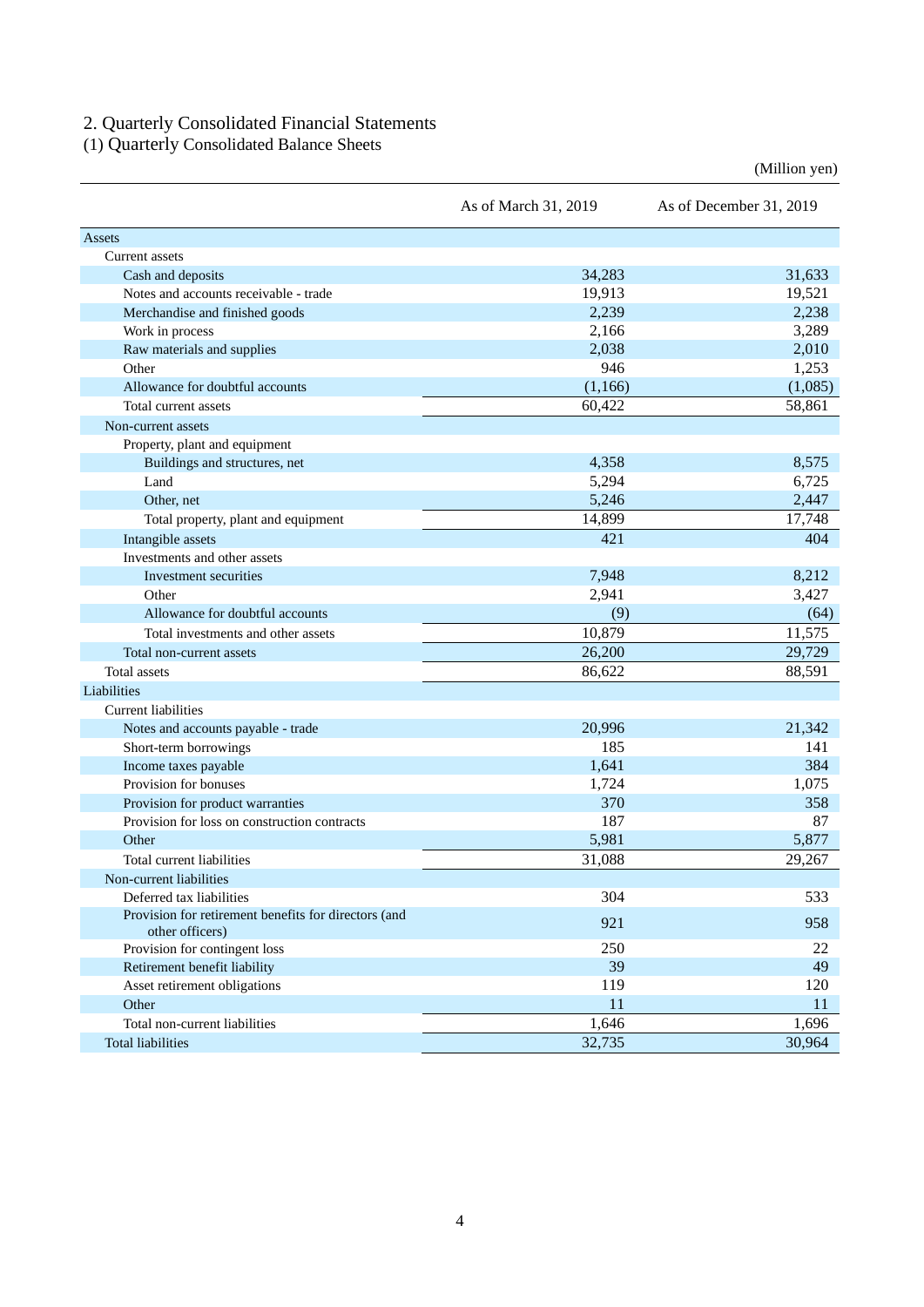(Million yen)

|                                                       | As of March 31, 2019 | As of December 31, 2019 |
|-------------------------------------------------------|----------------------|-------------------------|
| Net assets                                            |                      |                         |
| Shareholders' equity                                  |                      |                         |
| Share capital                                         | 2,760                | 2,760                   |
| Capital surplus                                       | 3,168                | 3,168                   |
| Retained earnings                                     | 47,057               | 50,713                  |
| Treasury shares                                       | (3,214)              | (3,214)                 |
| Total shareholders' equity                            | 49,771               | 53,428                  |
| Accumulated other comprehensive income                |                      |                         |
| Valuation difference on available-for-sale securities | 4,058                | 4,062                   |
| Foreign currency translation adjustment               | 65                   | 101                     |
| Remeasurements of defined benefit plans               | (64)                 | (16)                    |
| Total accumulated other comprehensive income          | 4,059                | 4,147                   |
| Non-controlling interests                             | 56                   | 50                      |
| Total net assets                                      | 53,887               | 57,626                  |
| Total liabilities and net assets                      | 86,622               | 88,591                  |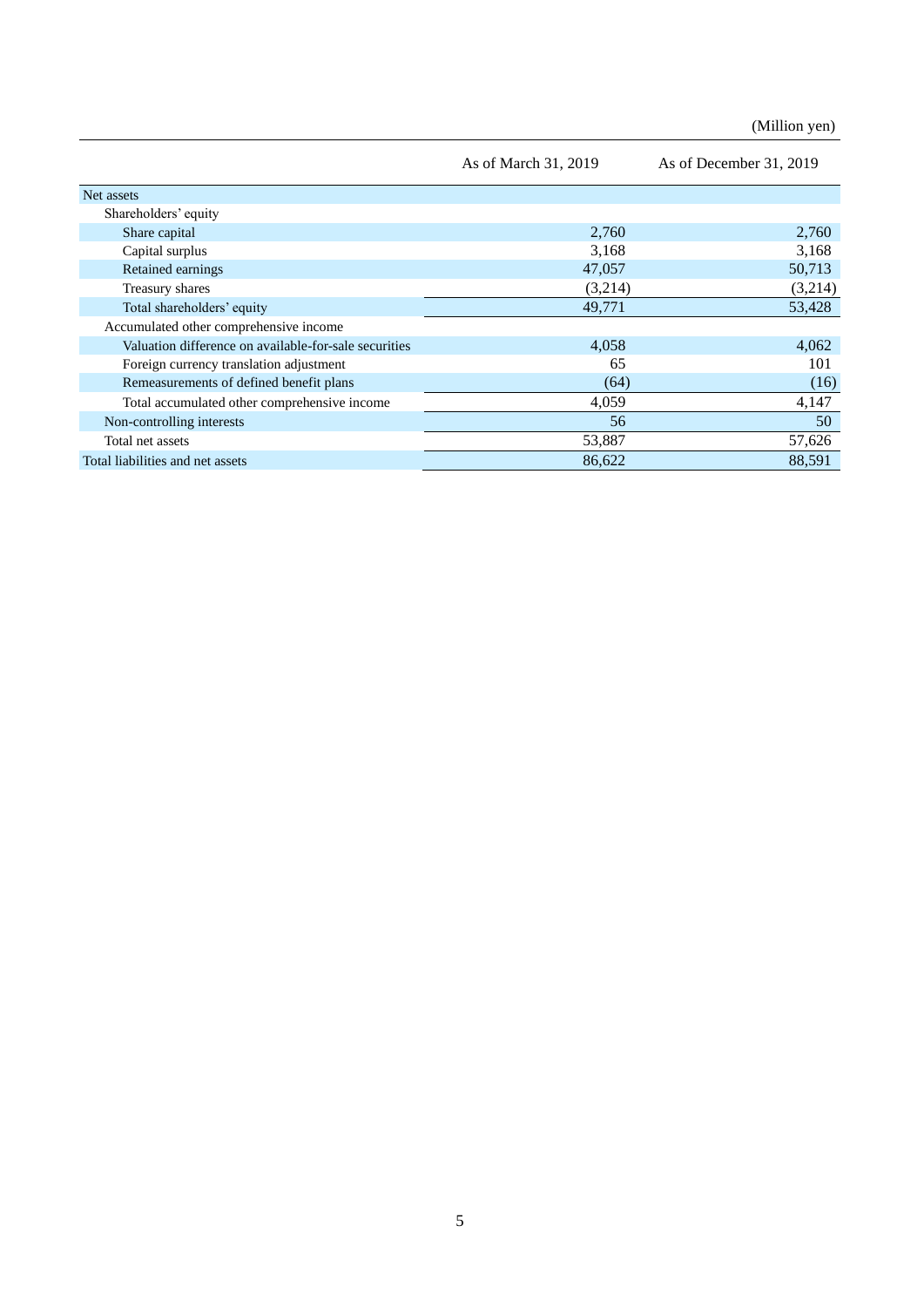# (2) Quarterly Consolidated Statements of Income and Comprehensive Income

Quarterly Consolidated Statements of Income

Nine Months Ended December 31

|                                                |                                                | (Million yen)                                  |
|------------------------------------------------|------------------------------------------------|------------------------------------------------|
|                                                | For the nine months<br>ended December 31, 2018 | For the nine months<br>ended December 31, 2019 |
| Net sales                                      | 65,793                                         | 63,381                                         |
| Cost of sales                                  | 48,399                                         | 46,649                                         |
| Gross profit                                   | 17,394                                         | 16,731                                         |
| Selling, general and administrative expenses   | 10,016                                         | 10,305                                         |
| Operating profit                               | 7,377                                          | 6,426                                          |
| Non-operating income                           |                                                |                                                |
| Interest income                                | 7                                              | 10                                             |
| Dividend income                                | 75                                             | 76                                             |
| Rental income from buildings                   | 73                                             | 74                                             |
| Insurance claim and dividend income            | 20                                             | 49                                             |
| Foreign exchange gains                         | 27                                             |                                                |
| Other                                          | 136                                            | 237                                            |
| Total non-operating income                     | 342                                            | 448                                            |
| Non-operating expenses                         |                                                |                                                |
| Interest expenses                              | 10                                             | 3                                              |
| Compensation expenses                          | 17                                             | 38                                             |
| Foreign exchange losses                        |                                                | 125                                            |
| Loss on retirement of non-current assets       | 16                                             | 3                                              |
| Other                                          | 26                                             | 57                                             |
| Total non-operating expenses                   | 71                                             | 229                                            |
| Ordinary profit                                | 7,648                                          | 6,645                                          |
| Profit before income taxes                     | 7,648                                          | 6,645                                          |
| Income taxes - current                         | 2,357                                          | 1,819                                          |
| Income taxes - deferred                        | 129                                            | 231                                            |
| Total income taxes                             | 2,486                                          | 2,051                                          |
| Profit                                         | 5,161                                          | 4,594                                          |
| Loss attributable to non-controlling interests | (14)                                           | (23)                                           |
| Profit attributable to owners of parent        | 5,175                                          | 4,618                                          |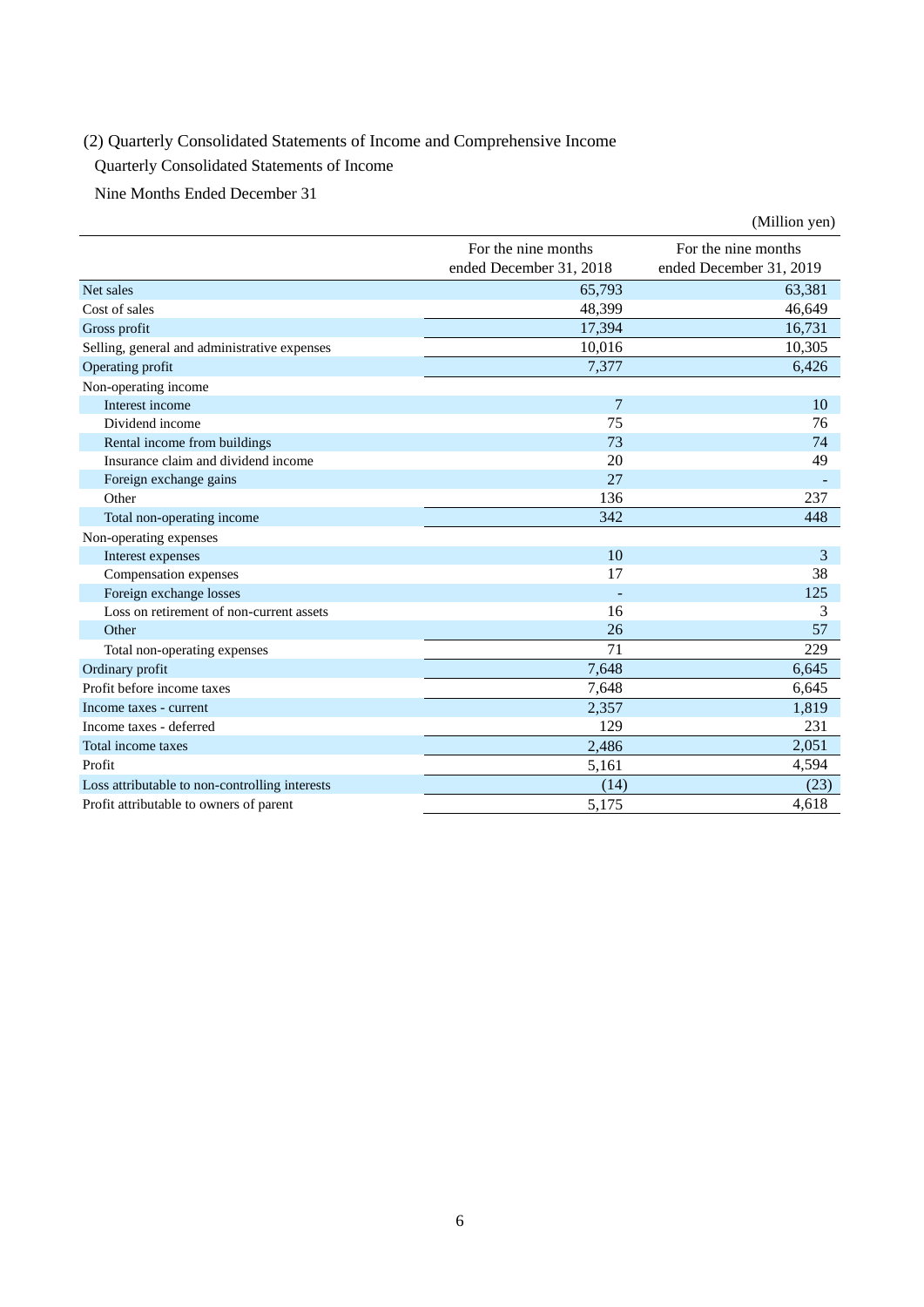# Quarterly Consolidated Statements of Comprehensive Income

Nine Months Ended December 31

|                                                                   |                                                | (Million yen)                                  |
|-------------------------------------------------------------------|------------------------------------------------|------------------------------------------------|
|                                                                   | For the nine months<br>ended December 31, 2018 | For the nine months<br>ended December 31, 2019 |
| Profit                                                            | 5,161                                          | 4.594                                          |
| Other comprehensive income                                        |                                                |                                                |
| Valuation difference on available-for-sale securities             | (1,094)                                        | 3                                              |
| Foreign currency translation adjustment                           | 34                                             | 53                                             |
| Remeasurements of defined benefit plans, net of tax               | 18                                             | 48                                             |
| Total other comprehensive income                                  | (1,041)                                        | 106                                            |
| Comprehensive income                                              | 4,119                                          | 4,700                                          |
| Comprehensive income attributable to                              |                                                |                                                |
| Comprehensive income attributable to owners of parent             | 4,125                                          | 4,706                                          |
| Comprehensive income attributable to non-controlling<br>interests | (6)                                            | (5)                                            |